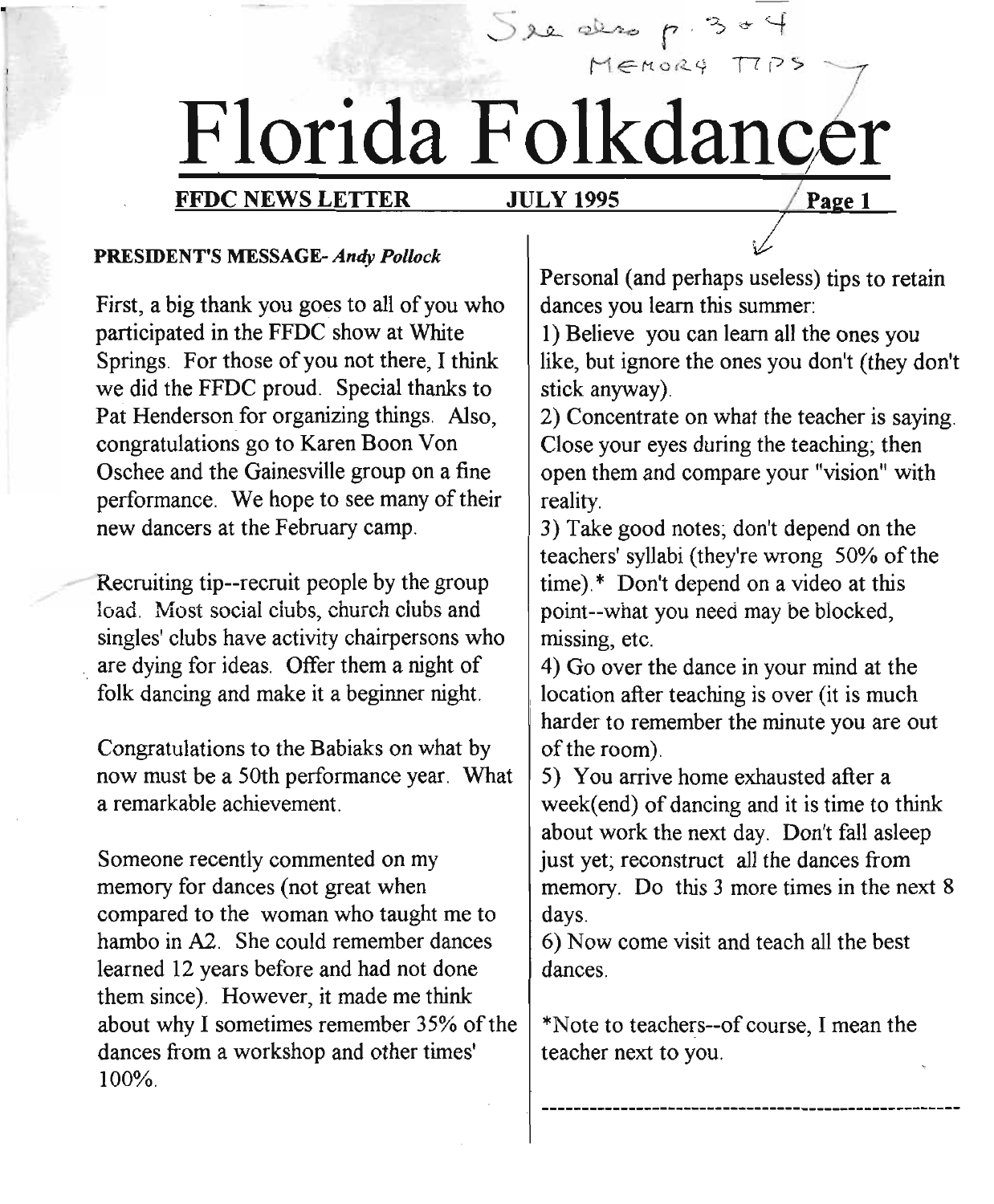FLORIDA FOLK DANCE COUNCIL NEWSLETTER Page 2

This newsletter is mailed monthly to members of the FFDC. Copyright © by the Florida Folk Dance Council. Permission is given to publish excerpts from articles provided credit is given to FFDC Newsletter.

The Florida Folk Dance Council is a non-profit corporation which coordinates events, disseminates information and encourages education and appreciation of international folk dances and related cultural activities for group and individuals in Florida. Membership is \$10.00 per calendar year collected in January.

The editor reserves the right to edit material submitted to the newsletter. All material must be dated and signed.

### DEADLINE FOR MATERIAL IS THE 15th OF THE PRECEDING **MONTH**

Order of preference for article formats:

1.) To make life much easier, send articles via Prodigy at user # RKHD58A. OR E.MAIL it to rkhd58a@prodigy.com. E.mail may be accessed through most common on-line carriers as Compuserve, Prodigy, America Online, America, any Internet carrier or connection, and others that are emerging almost weekly. 2.) Mail it to me via floppy disk (IBM compatible formatted disk). The density can be 360 , 720, 1.2, or 1.44. The file

formats can be almost any popular word processor. I can import Word Perfect, Word for Windows, Peachtext, Wordstar, plain text, & many others. I am using Lotus Ami Pro. I will even mail your disks back if you wish.

3. Send it to me by mail. I have to retype it into my word processor, but that's my job, I guess.

Mail information, articles, & change of address to:

FFDC NEWSLETTER BOBBY J. QUIBODEAUX 9859 BERRY DEASE ROAD ORLANDO FL 32825 *NEW MEMBERSHIP \$5.00, July - Dee '95*

### EDITOR'S NOTES:

It is summer time and the heat and humidity is upon us. At least it is upon me, for I am attempting outdoor work along with all my other duties.

Patricia, my chief newsletter helper is out of town. She went to Chicago for a library convention and I am trying very hard to get this critter out before the 1st of July. It is not looking good for the 1st but it will happen. I guess the heat is slowing down my typing.

Things have been a bit slow for the Orlando OIFDC also. Turn out has been a bit low the last few weeks. I guess folk dancing has moved to cooler pastures.

- Bobby J. Quibodeaux -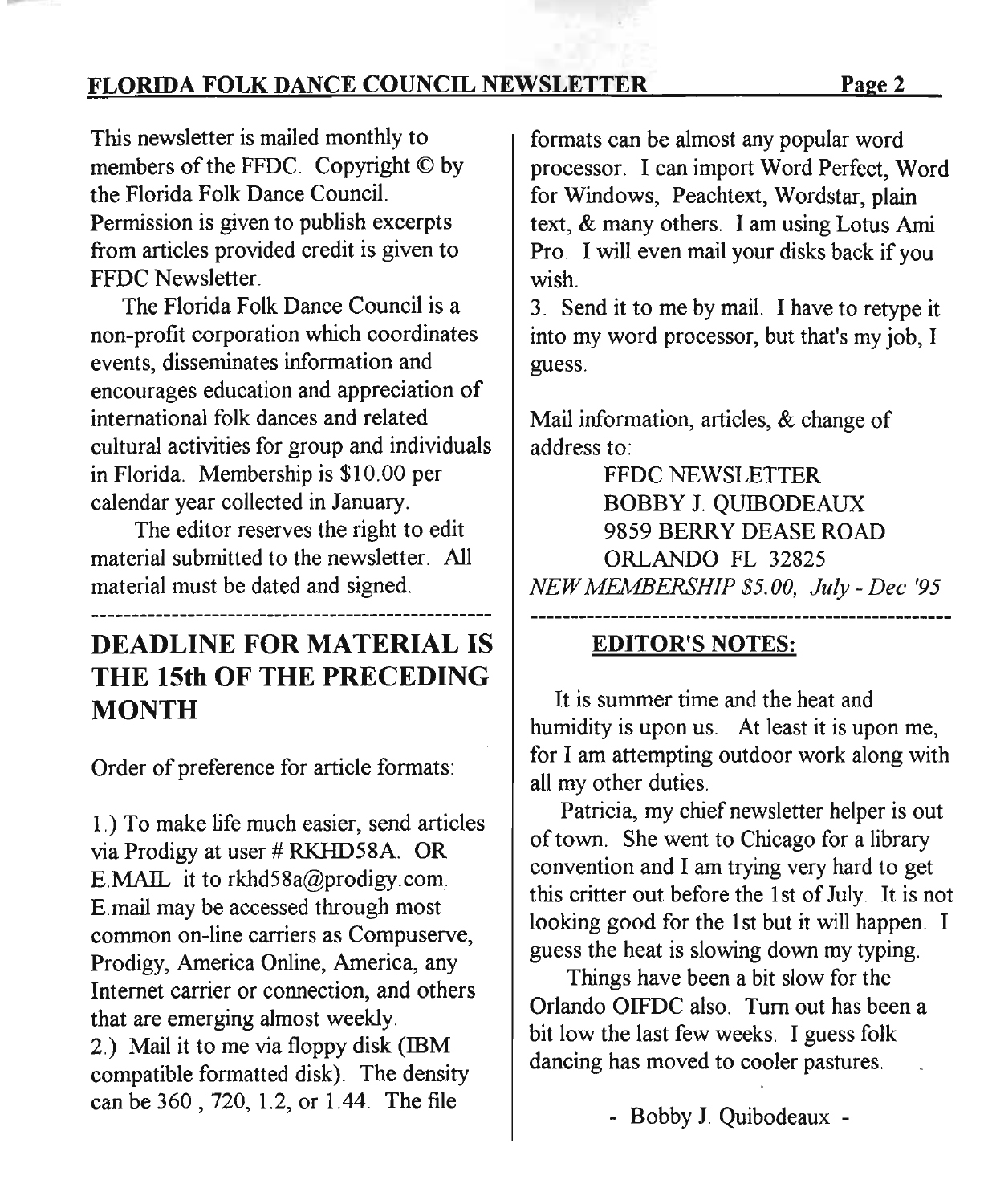### **SARASOTA GRAPEVINERS**

John Millett's back and "he's gotten your number." "What's my number, John," I asked. "35," he responded. Not bad for May 31 st. John, our numbers man is faring a little better now and came, camera in hand, to our farewell party for Ann Kessler and Fred Miller. John didn't dance but he was the center of attention as people sashayed up to him to give him a warm welcome.

Ann has seasoned the folk dance programs Jacksonville, Doris only watched at the with a great variety of nationalities. She evening parties. This time we reeled her into sometimes spices up a dance with  $\alpha$  the dances. As a true grapeviner, she hung folk-time story. One I remember well relates  $\parallel$  in there and did very well. At times like this, to Dospatsko Oro. While Ann was on a folk  $\vert$  one doesn't mind "being pushed around." dance tour in Bulgaria, the group leader went  $\vert$  Needless to say, a ball was had by all. 40 miles out of his way to the small town of Dospot. The group arrived on a Sunday afternoon to find what seemed I like a ghost town. The leader placed his tape recorder on the curb while 2 busloads of enthusiastic folk dancers descended from the buses. Shutters clattered, windows sprang open, dogs barked and soon about 80 people approached the dancers. Shortly thereafter, the mayor arrived to find out what the commotion was all about. The dancers danced Dospatsko and had gone out of their way to perform this dance in Dospot where it was supposed to have originated. The mayor said, "That's very nice but I've never seen it before!"

Some grapeviners who are also members of the Sarasota Scottish Country Dancers performed at the Florida Folk Festival in

White Springs. Under the leadership of Cubby Whitehead, they demonstrated jigs, reels and elegant strathspeys. During the audience participation segment, this audience needed no coaxing. About 70 people eagerly participated in the Cumberland Reel to the accompaniment of Friends of Reilly.

The grapeviners were well represented at the Scottish weekend at Sebring. We're specially proud of Doris Cook, relatively new to the folk dance scene. At a previous weekend in

--- Ann Paige ---

**FOLKDANCER TIDBITS**

CLARA BARTON HONOR AWARD FOR MERITORIOUS VOLUNTEER LEADERSHIP AMERICAN RED CROSS NAVAL TRAINING CENTER, ORLANDO, FL. ANNUAL AWARDS CRITERIA

Larry Wartell received top award for station volunteers on OS/25/95. Nominees have served in numerous leadership roles and made significant impact on Red Cross programs & services.

Submitted by Ellie HaIl ---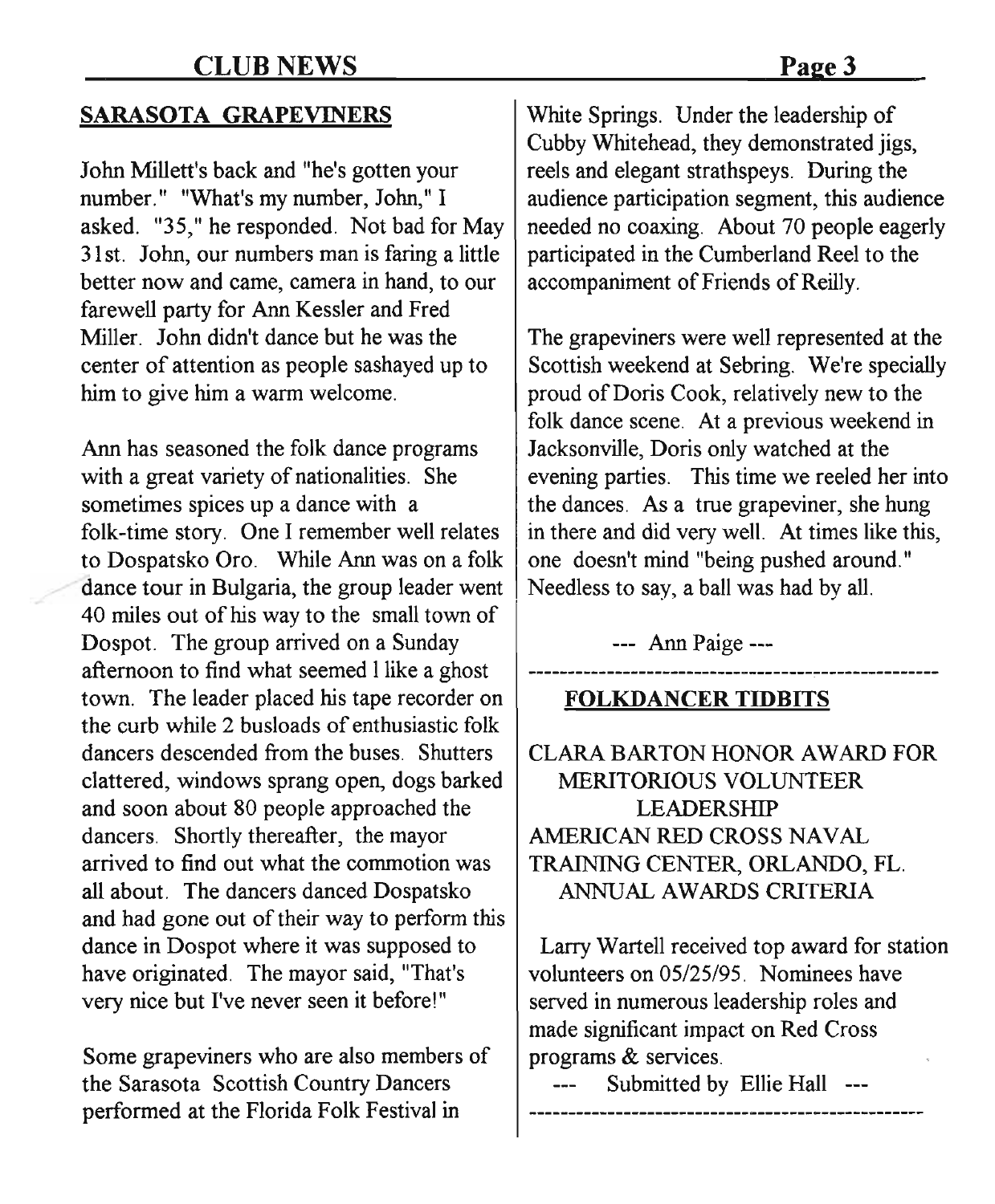### SHALOM FOLKDANCERS

In June, we moved into a new, much larger building where we practice on Saturday mornings. It is located at 6237-E Presidential Court in Ft. Myers, across the street from the Edison Community College campus. We performed at Centennial Park for the B'hai festival June 11th, their annual event. While visiting long time friends in Maui in May, I discovered their son and his wife are avid fold dancers in Livermore, CA. Jim Morris is in his early fifties and belongs to an active group there. Naturally, I wrote to him immediately and await hearing from him.

LYNN'S RECIPE FOR FOLK DANCING:

- F A pint of Fun
- o Oodles of Oomph
- L Lots of leg Lifts
- K A bunch of Kicks Mix with:
- D A dash of Delight
- A A heap of Attitude
- N A pinch of Nerve
- C A cup of Challenge
- I An inch of <u>I</u>rrepressibility
- N A large dollop of Nimbleness
- G Globs of Glee

--- Lynn Badagnani

### A FIRST-TIMER (& CAMPER) ATTENDS THE 43RD FLORIDA FOLK FESTIVAL

When signing up for the festival last summer, I had planned to camp in my van, but a month before the event, the van died. The tiny Nissan sports coup replacing it wasn't the wardrobe-restraurant transportation portable rest haven I had counted on. Friends quickly offered their screen room, cot and dome tent.

To make sure that I know how it all worked, I spent a maddening and hilarious morning without instructions trying to assemble the ever-collapsing screen room. Somehow, the thing even ended up inside-out and there were octopus bungee parts left over that obviously were intended to brace the whole thing into subservience. The little tent was a snap and the cot fit along one side perfectly, yielding storage underneath.

Thursday morning, Marion Hoerscher and I packed it all in her car and left Sarasota before 11 AM. When we arrived at the campground about 4 PM and found all the shady spots taken, we picked a place near the woods, pitched the tent and set up housekeeping, leaving the screen room in its box until someone cleverer than I came along. Part I (To be continued)

D. A. Tyler ---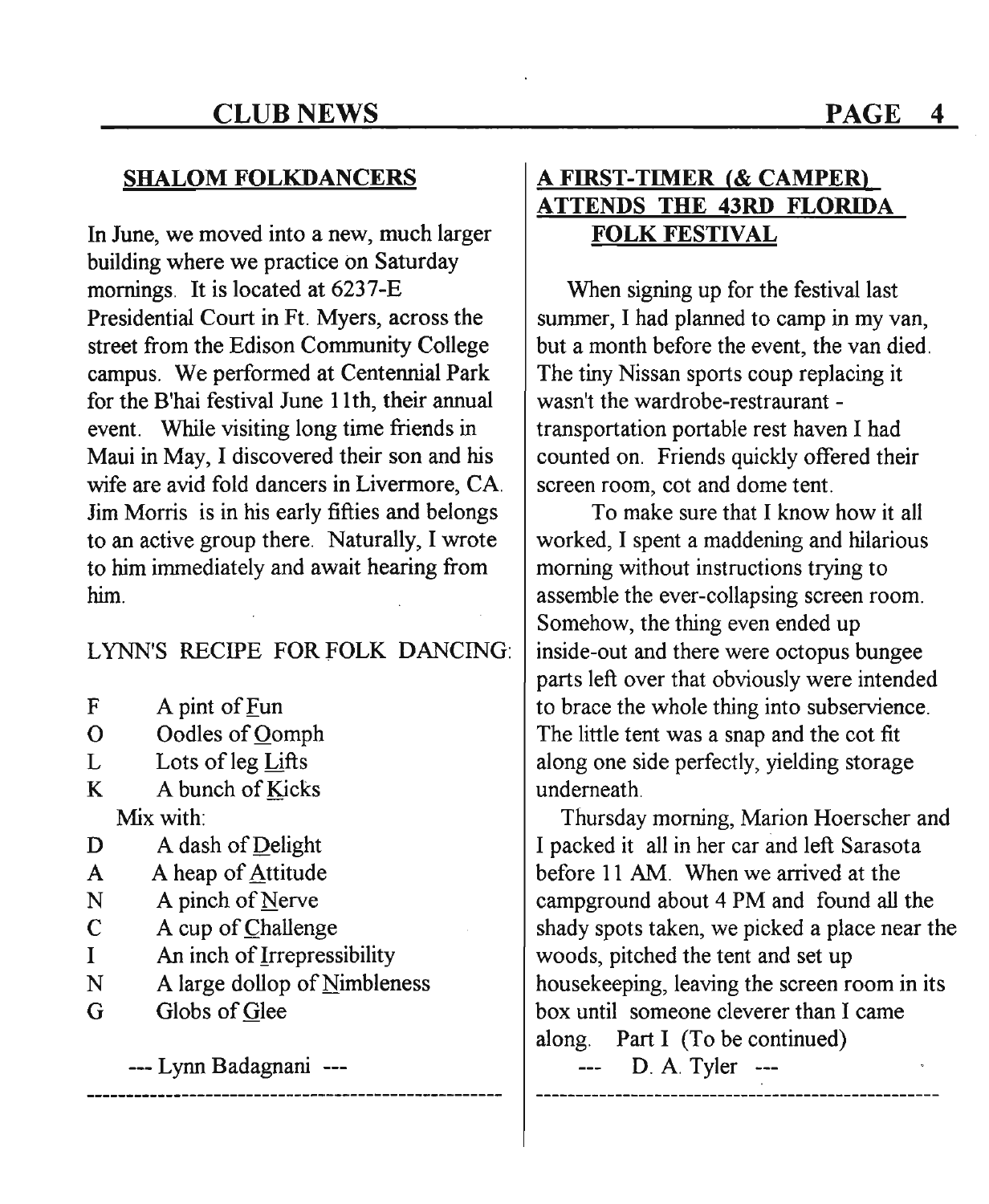## **HOGTOWN HYPERBOLES**

(Gainesville)

Tom and Kinsey McDonnell who now live in New York state, just became parents. A baby girl, Ceara Clare, was born on May 12, 1995 and she weighed 7 lbs. 1 oz. Mother and baby are fine, Tom is as proud as can be, and Mary is very happy to have a baby sister. Two of our student dancers recently received their degrees. Asta Volungeviciute, who is from Lithuania, just received her B.A. degree in Anthropology and Russell May received his Masters degree in Geology. Beth Strickland has finished her post doctorate work. Toshi has been hard at work. He dubbed all of our short tapes so that we have two sets and can store one set at the gym. He also created labels for all of them using a program which was developed by Max and Diane Forkel. Toni Sands and Tom (a brand new member) have been working on developing a design for T-shirts for the group. Tom is currently taking a printing class. This past Friday night he wore a T-shirt with folk dance imagery and it looked great. The performance at White Springs went well judging from the video I saw. I had gone up Saturday and caught the Drava (and Folk Dance Council) performance which I very much enjoyed. I saw Pat Pieratte before the performance and didn't recognize her at first with her new short hairdo which looks very nice. Just the other day five of us (Whitley, Toshi, Toni

and her son Jason, and me) met at the Plaza of the Americas in the early evening and we put up a banner (one from our homecoming float which Jack, Karen's friend had made). The banner was stretched between two trees. Ellen, another new member and one of our student officers, arranged to have a reservation made. One cannot just hang banners willy nilly in the Plaza. Anyway, it looked very good and was highly visible. I just discovered that there are more CDs available of balkan singing. There are several more Le Mystere Les Voix Bulgares types and one of all gaida music. So check out your local record store. Andy Pollock came up to dance with us last Friday evening. He was also here a week (or was it two weeks ago). Toshi proudly introduced the FFDC president and treasurer to our group during our intermission time. I suggested that it is the first time Gainesville has had an officer on the council and that it would behoove everyone to become a member. I was looking over The Folk Dance Phone Book and Group Directory put out by Ron Houston. He had done a survey and offers up some "Obvious Conclusions" which are very thought provoking. Do any of you remember Barbaros who was here about 12 or more years ago? He is back in his native Turkey and teaching engineering and ballroom dancing although he misses folk dancing very much. I got his E-Mail address from Karen and sent him a message and . have received a response. This E-Mail and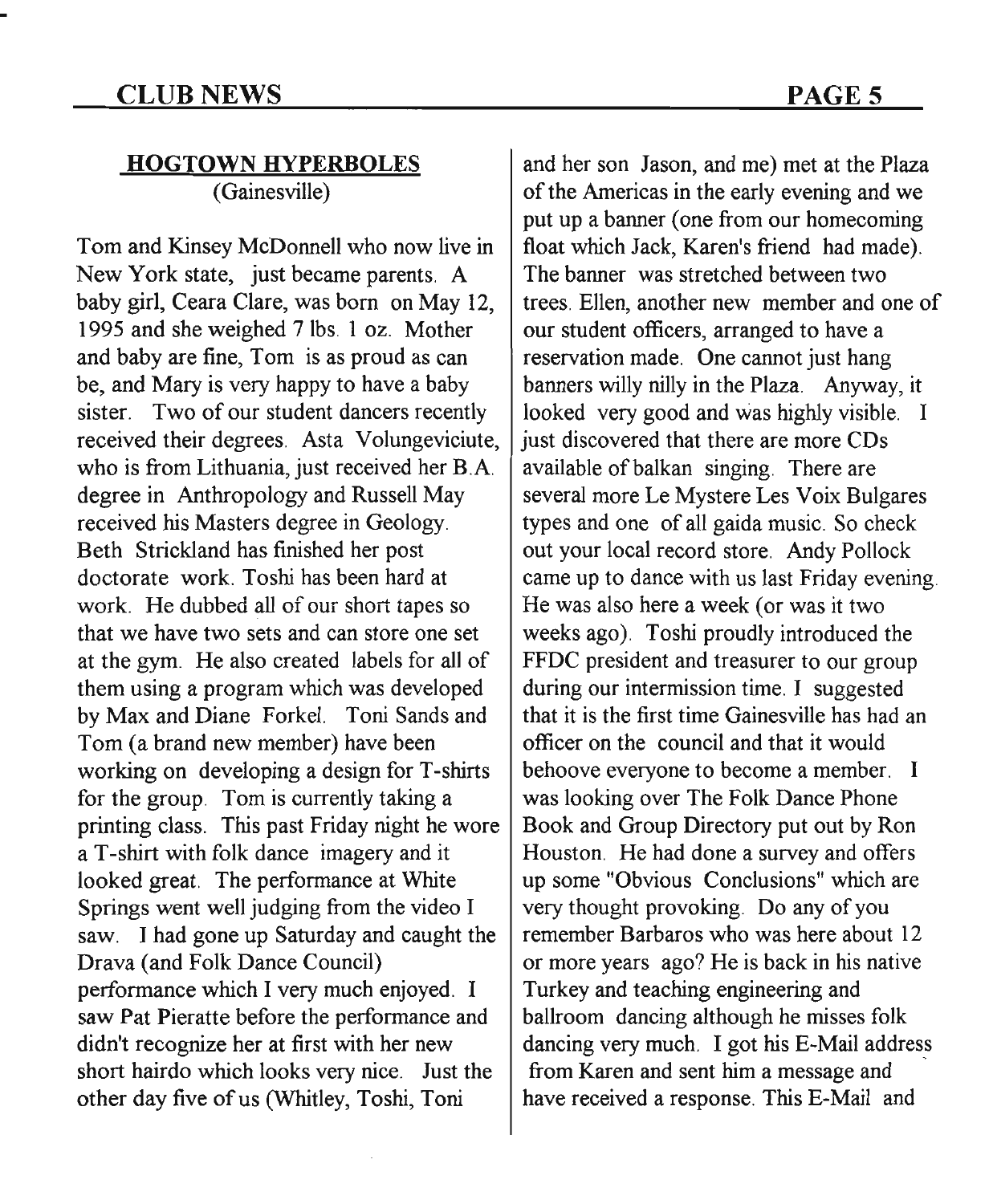### CLUB NEWS

all the other computer capabilities can become addictive. But it will never replace folk dancing. Happy dancing.

---- Joyce Dewsbury ----

### SAD NEWS FROM PORT ORANGE

IT IS WITH GREAT SADNESS THAT WE ANNOUNCE THAT ON FRIDAY, JUNE 16TH, BLANCHE FEARN PASSED AWAY. SHE WAS A MEMBER OF THE ORMOND BEACH AND PORT ORANGE GROUPS AS WELL AS IN THEIR PERFORMANCE ENSEMBLE. HER HOUSE WAS ALWAYS OPEN TO THOSE WISHING TO STAY AFTER A WORKSHOP OR FLING. BLANCHE WAS LOVED AND WILL BE GREATLY MISSED BY HER MANY FRIENDS ...ISTEN ALDJA MEG! THANK YOU! A MEMORIAL SERVICE WILL BE HELD AT 2PM, SATURDAY, JULY 1 AT THE UNITARIAN CHURCH, 56 NORTH HALIFAX DRIVE IN ORMOND BEACH. FOR ADDITIONAL INFORMATION PLEASE CALL JULIUS AT 904-252-5738 Thank you, Julius Horvath

### FLORIDA FOLK FESTIVAL

On Saturday, May 27, at 2 PM, on the Main Stage of the Florida Folk Festival, eighteen folk dancers (8 men and 8 women!) came

together to represent a few of the ethnic groups who settled Florida. The costumes represented the six areas or countries: Greece, Mexico, Hungary, Ukraine, Balkan, and Israel. After Mike Lobato led the group through a morning rehearsal in a room too small and too hot for us to practice effectively, we had lunch and then meandered to the main stage area. We assembled and performed an excellent show. Many of the dances performed were chosen at the Spring Fling when we were all dancing together. It was truly a FFDC show with six current or past presidents of the organization participating. Hopefully, someone will bring the video to camp next year. A few of us also added dance to a Klezmer and piano duo with the able leadership of Terry Abrahams. On Sunday, Andy Pollock taught two Balkan dances to an eager group of participants. It is so exhilarating to see so many people interested in any form of dance in which they can participate. With five stages of continuous entertainment, when there is a chance to dance, dancers fill the stages. Cajun, contra and swing were featured in the evening dances. I am giving a lot of information here since it is truly an enjoyable experience. Put it on your calendar for next year. I wish someone had told me more about it fifteen years ago and I would not have waited until 1992 to go for the first time!

--- Pat Henderson ---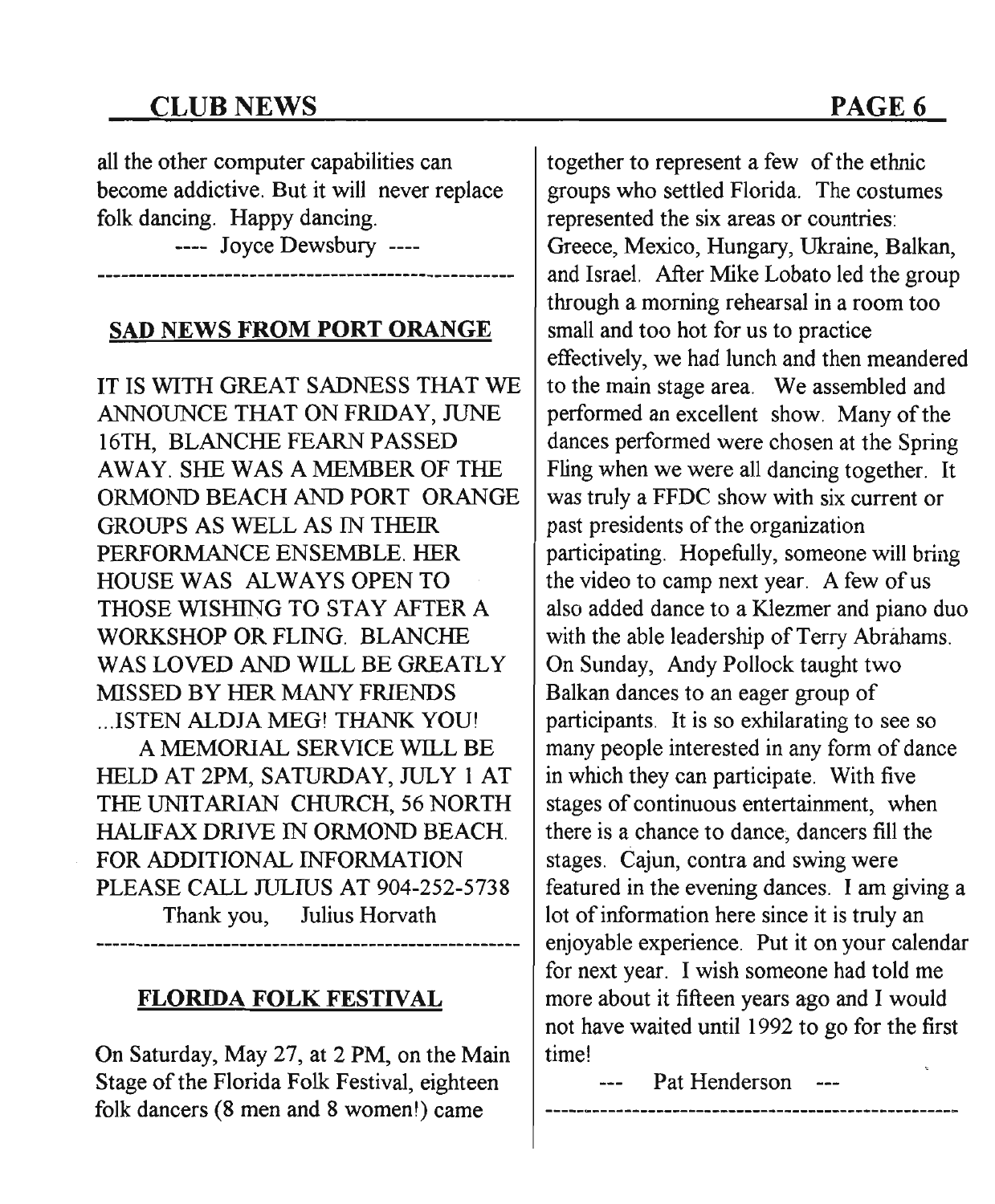#### $\frac{1}{1-\epsilon}$ I <u>42nd ANNUAL KENTUCKY DANCE INSTITUT</u>

### AT MOREHEAD UNIVERSITY, MOREHEAD, KENTUCKY

Sun, July 30 - Aug 5, 1995

("'"

Six days of international folk dancing to include folk, square, contra, line, circle mixers and many others, some old and some new. The dancing will be in the Grand Ballroom of Morehead University on a floating wood floor.

| Staff includes: Stew Shacklette- | Contra, square, quadrille/lancers                                                          |
|----------------------------------|--------------------------------------------------------------------------------------------|
| David Vinski-                    | Balkan Dances and Ralph Page style contra                                                  |
| Ahmet Luleci-                    | Turkish dances (Native of Turkey)                                                          |
| <b>Bea Montross-</b>             | Mexican and Spanish                                                                        |
| George Fogg-                     | English Country Dances in Playford style and                                               |
|                                  | mixers                                                                                     |
| Scott McKee-                     | Clogging                                                                                   |
| Special Staff: Olga Kulbitsky    | The Kentucky Dance Foundation will be                                                      |
|                                  | recording Olga on video tape to enable us to<br>preserve Olga's unique teaching techniques |

Meals, syllabus, air conditioned lodging, all dance classes and activities included for \$320.00. Save your space with a \$50.00 deposit and a completed registration form. To register complete the bottom portion of this page and return to: Anna Lewis Shacklette, 460 Long Needle Rd., Brandenburg, KY - 40108 (502) 422- 2421

### KDI DANCE CAMP 1995 REGISTRATION

 $NAME(S)$ :

ADDRESS:

TELEPHONE ()

 $I(WE)$  plan to drive take a bus plane Arriving

Enclosed is \$50.00 per person (payable to K.D.I.). Scholarships are available to any potential dance leaders. If interested, call or write Anna Lewis Shacklette at 460 Long Needle Rd., Brandenburg, KY 40108

Check one: Male Female Couple Teen Children